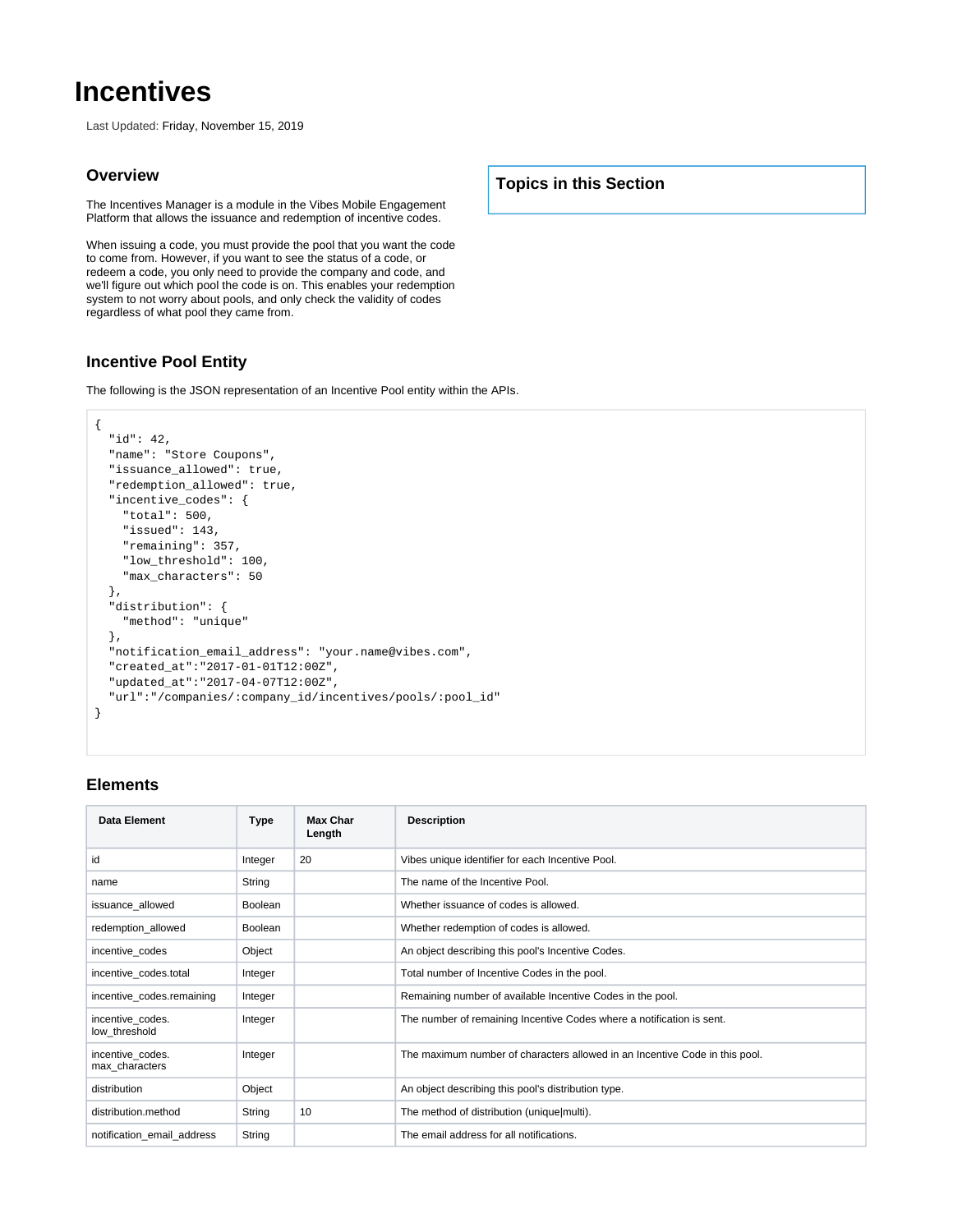| created at | Timestamp 20 |    | The date this pool was created. It should be in the ISO 8601 format - for example: 2017-01-01T12:<br>$00Z$ .   |
|------------|--------------|----|----------------------------------------------------------------------------------------------------------------|
| updated at | Timestamp 20 |    | The date this pool was last updated. It should be in the ISO 8601 format - for example: 2017-04-<br>07T12:00Z. |
| url        | String       | 50 | The URL to access this resource.                                                                               |

# **Incentive Code Entity**

The following is the JSON representation of an Incentive Code entity within the APIs.

```
{
   "code": "coupon01",
  "active": true,
  "issuances": {
    "total": 2,
    "unique": 1
  },
   "redemptions": {
    "total": 1,
    "unique": 1
  },
   "incentive_pool": {
    "id": 42,
    "url": "/companies/:id/incentives/pools/:pool_id"
  },
  "created_at: "2017-01-18T17:24Z",
  "updated_at: "2017-04-18T17:24Z",
   "url": "/companies/:company_id/incentives/codes/:code"
}
```
#### **Elements**

| <b>Data Element</b>    | <b>Type</b> | Max Char<br>Length | <b>Description</b>                                                                                             |
|------------------------|-------------|--------------------|----------------------------------------------------------------------------------------------------------------|
| incentive_pool_id      | Integer     | 20                 | Vibes unique identifier for each Incentive Pool.                                                               |
| code                   | String      |                    | The incentive code                                                                                             |
| active                 | Boolean     |                    | Whether issuance of the incentive code is currently allowed.                                                   |
| issuances              | Object      |                    | An object describing this code's issuances.                                                                    |
| issuances.total        | Integer     |                    | The total number of times this code has been issued.                                                           |
| issuances.unique       | Integer     |                    | The number of unique times this code has been issued.                                                          |
| redemptions            | Object      |                    | An object describing this code's redemptions.                                                                  |
| redemptions.total      | Integer     |                    | The total number of times this code has been redeemed.                                                         |
| redemptions.<br>unique | Integer     |                    | The number of unique times this code has been redeemed.                                                        |
| created at             | Timestamp   |                    | The date this code was created. It should be in the ISO 8601 format - for example: 2017-01-18T17:24Z.          |
| updated at             | Timestamp   |                    | The date this code was last updated. It should be in the ISO 8601 format - for example: 2017-04-18T17:<br>24Z. |
| url                    | String      |                    | The URL to access this resource.                                                                               |

#### **Incentive Code Issuance Entity**

The following is the JSON representation of an Incentive Code entity within the APIs.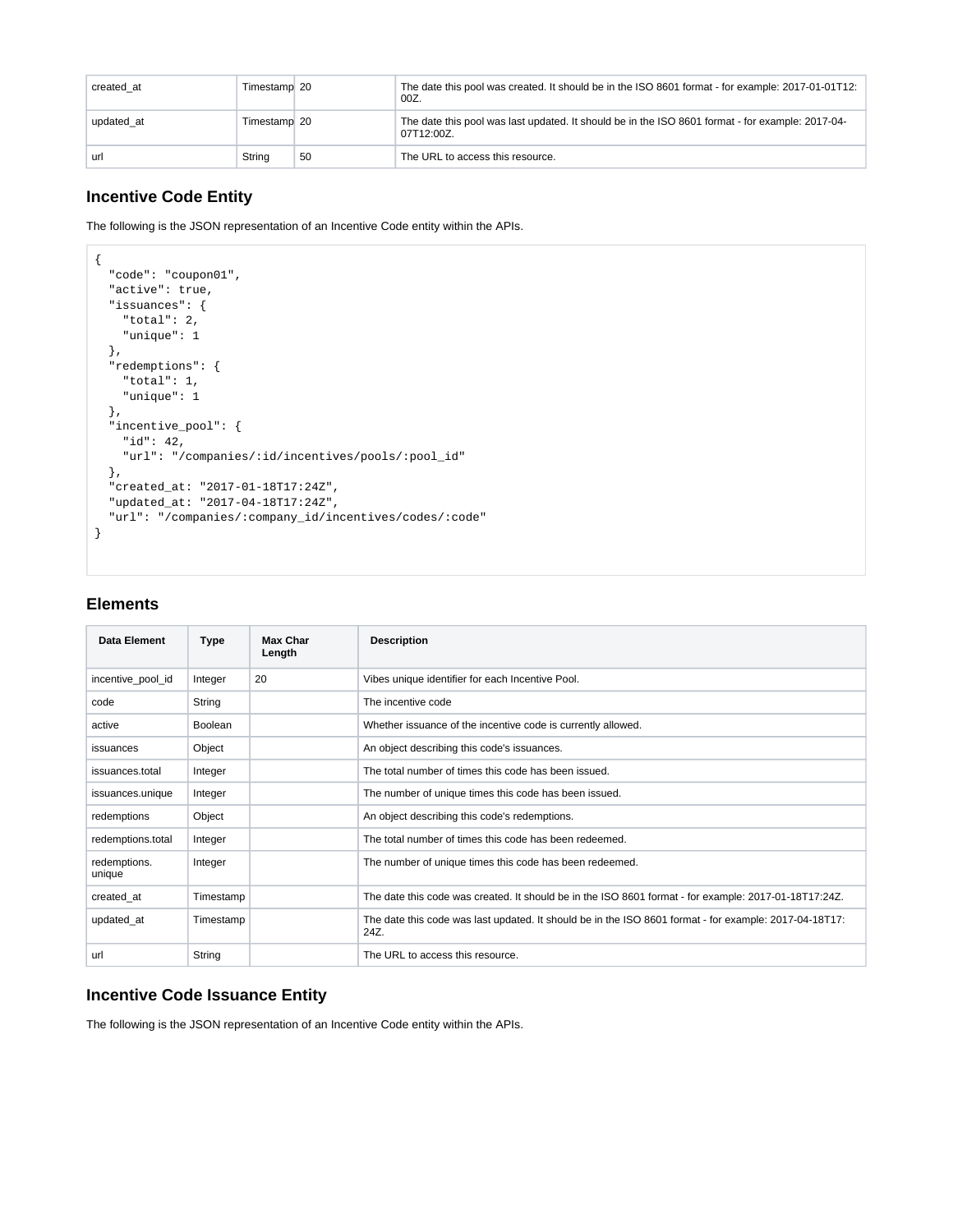```
{
  "id": 8,
  "external_issuee_id": "user@mycompany.com",
  "issuee_id": "0eef8961-7568-485b-9b13-fc7dbd1cf712",
  "referring_application": "system",
  "referring_application_ref_id": "1234",
  "incentive_code": {
    "code": "aabb-ccdd",
     "url": "/companies/:company_id/incentives/codes/:code"
   },
  "incentive_pool": {
    "id": 1,
    "url": "/companies/:company_id/incentives/pools/:pool_id"
  },
   "updated_at": "2017-04-13T18:34Z",
   "created_at": "2017-02-13T18:34Z"
}
```
# **Elements**

| Data Element                     | <b>Type</b> | <b>Description</b>                                                                                                 |
|----------------------------------|-------------|--------------------------------------------------------------------------------------------------------------------|
| id                               | Integer     | Vibes unique identifier for each issuance.                                                                         |
| external_issuee_id               | String      | Unique external issuee ID.                                                                                         |
| issuee id                        | String      | Vibes generated issuee ID.                                                                                         |
| referring_application            | String      | Application issuing the code.                                                                                      |
| referring_application_ref_<br>id | String      | Application reference ID (campaign ID).                                                                            |
| incentive code                   | Object      | An object describing this Issuance's Incentive Code.                                                               |
| incentive code.code              | String      | Incentive Code.                                                                                                    |
| incentive code.url               | String      | Incentive Code's URL.                                                                                              |
| incentive_pool                   | Object      | An object describing this Issuance's Pool.                                                                         |
| incentive_pool.id                | Integer     | The unique identifier for the pool.                                                                                |
| incentive_pool.url               | String      | The URL to access the Incentive Pool resource.                                                                     |
| created_at                       | Timestamp   | The date this Issuance was created. It should be in the ISO 8601 format - for example: 2017-02-13T18:<br>34Z.      |
| updated_at                       | Timestamp   | The date this Issuance was last updated. It should be in the ISO 8601 format - for example: 2017-04-<br>13T18:34Z. |

# **Incentive Code Redemption Entity**

The following is the JSON representation of an Incentive Code Redemption entity within the APIs.